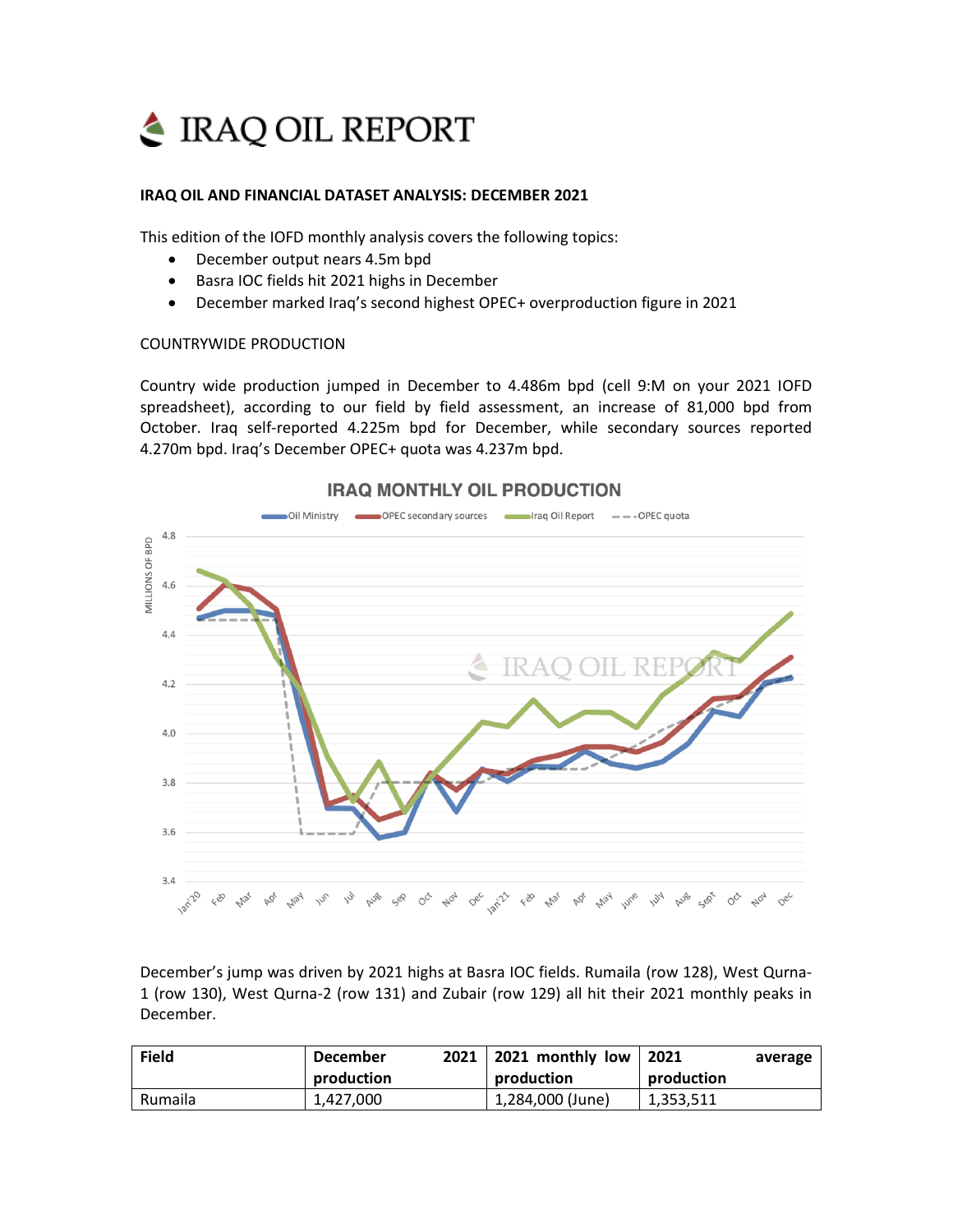| Zubair       | 495.000   | 450,000 (March) | 471.083   |
|--------------|-----------|-----------------|-----------|
| West Qurna-1 | 480,000   | 349,000 (April) | 416,107   |
| West Qurna-2 | 401,000   | 293,000 (March) | 346,370   |
| Total        | 2,803,000 | 2,376,000*      | 2,587,073 |

*\*figures occurred in different months*

Iraq also substantially overshot its OPEC+ quota in December, with overproduction at just under 250,000 bpd (cell 13:M), according to our field by field assessment of countrywide output. As noted in the chart below – based on rows 12-15 on your IOFD spreadsheet) our methodology on assessing production suggests Iraq overproduced each month, with an end of year average of 194,000 bpd of overproduction.



Iraq's OPEC+ compliance in 2021

In the above chart, 0.00 represents Iraq's OPEC+ quota level, with positive numbers signifying overproduction, and *negative numbers signifying underproduction*

Much of the discrepancy between our production figure and the MoO's reporting to OPEC is explained by what we assess to be serial underreporting of direct crude burn by the MoO. From Jan-November, Iraq reported an average of 25,000 bpd of direct crude burn to JODI (rows 96- 97). However, in recent commentary, MoO officials have suggested direct burn is closer to 190,000 bpd, an assertion backed up by internal MoO documents relating to crude allocation and usage. Given many secondary sources' reliance on MoO reporting to JODI as a component in creating their production assessments, it is not surprising that their assessments track closer to the MoO's own figures than ours do.

Iraq Oil and Financial Dataset (IOFD)

Iraq Oil and Financial Dataset reports, Iraq Oil and Financial Dataset downloads, and Iraq Oil and Financial Dataset emails (herein, collectively, the "Report" or "Reports") produced by Iraq Oil Report ("IOR") reflect the analysis and opinions, not the advice, of IOR. Reports, the copyright and all intellectual property rights of which are reserved exclusively to IOR, are produced for the eyes only of Reports subscribers, and are for informational purposes only. The opinions and analysis reflected in Reports are based on information obtained from sources IOR considers reliable, but IOR neither guarantees nor represents the completeness or accuracy of such information, nor its analysis and opinions based thereon. IOR's opinions and analysis do not constitute a warranty of future results. ALL INFORMATION IN A REPORT IS PROVIDED "AS IS" AND ALL IMPLIED WARRANTIES, INCLUDING WARRANTIES OF MERCHANTABILITY AND FITNESS FOR A PARTICULAR PURPOSE, ARE HEREBY DISCLAIMED. TO THE FULLEST EXTENT PERMITTED BY LAW IOR WILL NOT BE LIABLE FOR THE QUALITY, ACCURACY, COMPLETENESS, RELIABILITY OR TIMELINESS OF INFORMATION IN A REPORT, OR FOR DAMAGES OR COSTS OF